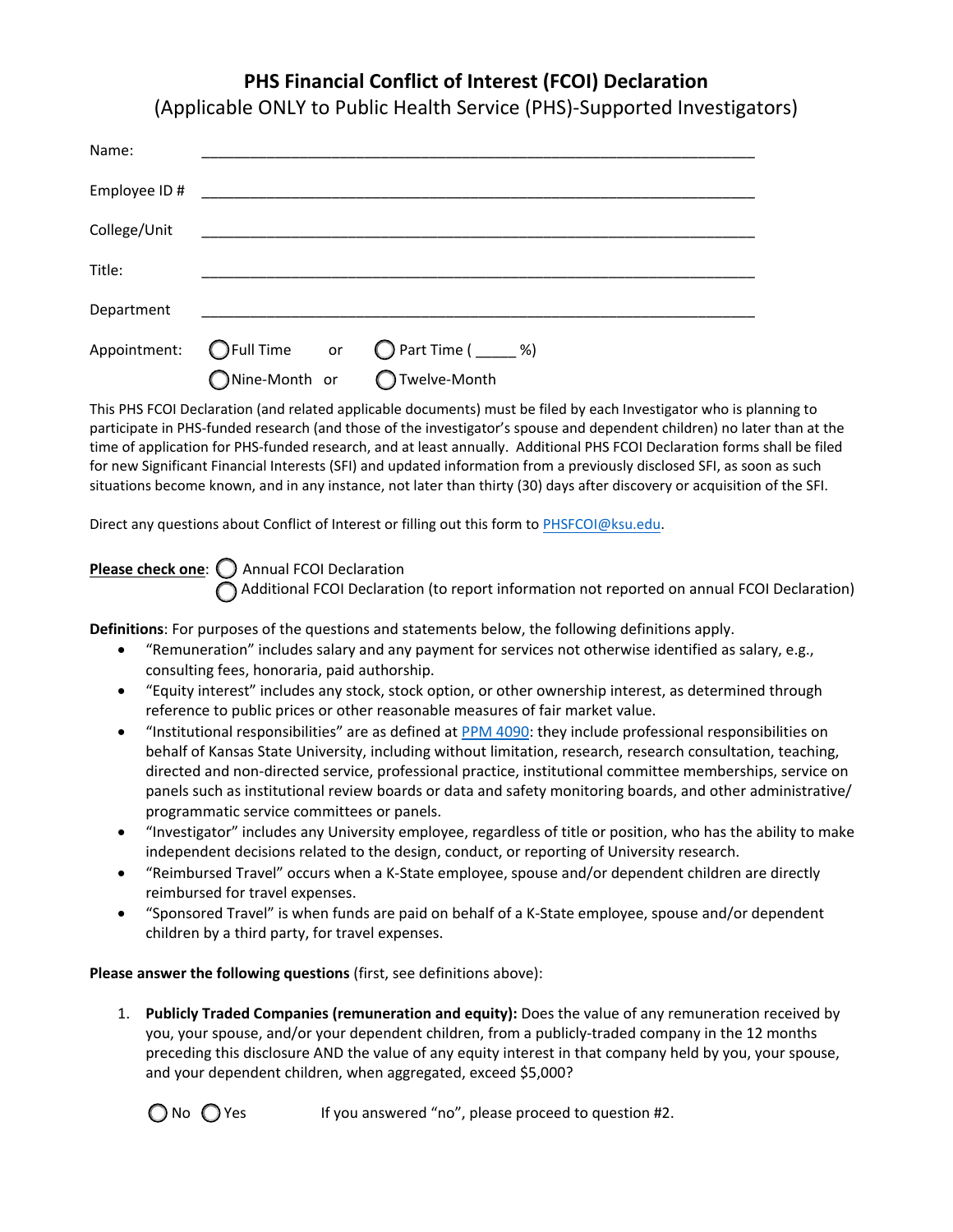If you answered "yes" to the question above: Is any such remuneration and/or interests in any way related, or appear to be related, to your institutional responsibilities?

∩No ∩ Yes

\*\*If you answered yes to both parts of Question 1, please fill out the PHS Supplemental Disclosure Statement, and if applicable, a Financial Conflict of Interest Management Plan.

- 2. **Non-Publicly Traded Companies (remuneration):** Does the value of any remuneration received by you, your spouse, and/or your dependent children, from a non-publicly traded company in the 12 months preceding this disclosure, when aggregated, exceed \$5,000?
	- $\bigcirc$  No  $\bigcirc$  Yes If you answered "no", please proceed to question #3.

If you answered "yes" to the question above: Is any such remuneration in any way related, or appear to be related, to your institutional responsibilities?



\*\*If you answered yes to both parts of Question 2, please fill out the PHS Supplemental Disclosure Statement, and if applicable, a Financial Conflict of Interest Management Plan.

3. **Non-Publicly Traded Companies (equity):** Do you, your spouse, and/or your dependent children, hold or own any equity interest in a non-publicly traded company?

 $\bigcirc$  No  $\bigcirc$  Yes If you answered "no", please proceed to question #4.

If you answered "yes" to the question above: Is any such interest in any way related, or appear to be related, to your institutional responsibilities?

## ONo OYes

\*\*If you answered yes to both parts of Question 3, please fill out the PHS Supplemental Disclosure Statement, and if applicable, a Financial Conflict of Interest Management Plan.

4. **Intellectual Property:** Have you, your spouse, and/or your dependent children received income related to intellectual property rights and interests (e.g., patents, copyrights), other than intellectual property rights assigned to Kansas State University?

 $\bigcirc$  No  $\bigcirc$  Yes If you answered "no", please proceed to question #5.

If you answered "yes" to the question above: Is any such interest in any way related, or appear to be related, to your institutional responsibilities?

O No O Yes

\*\*If you answered yes to both parts of Question 4, please fill out the PHS Supplemental Disclosure Statement, and if applicable, a Financial Conflict of Interest Management Plan.

5. **Travel:** Have you, your spouse, and/or your dependent children received any sponsored or reimbursed travel related to your institutional responsibilities? Please review the definitions of sponsored and reimbursed travel in the "definitions" section above before answering this question.

 $\bigcirc$  No  $\bigcirc$  Yes If you answered "no", please proceed to the next portion of this form.